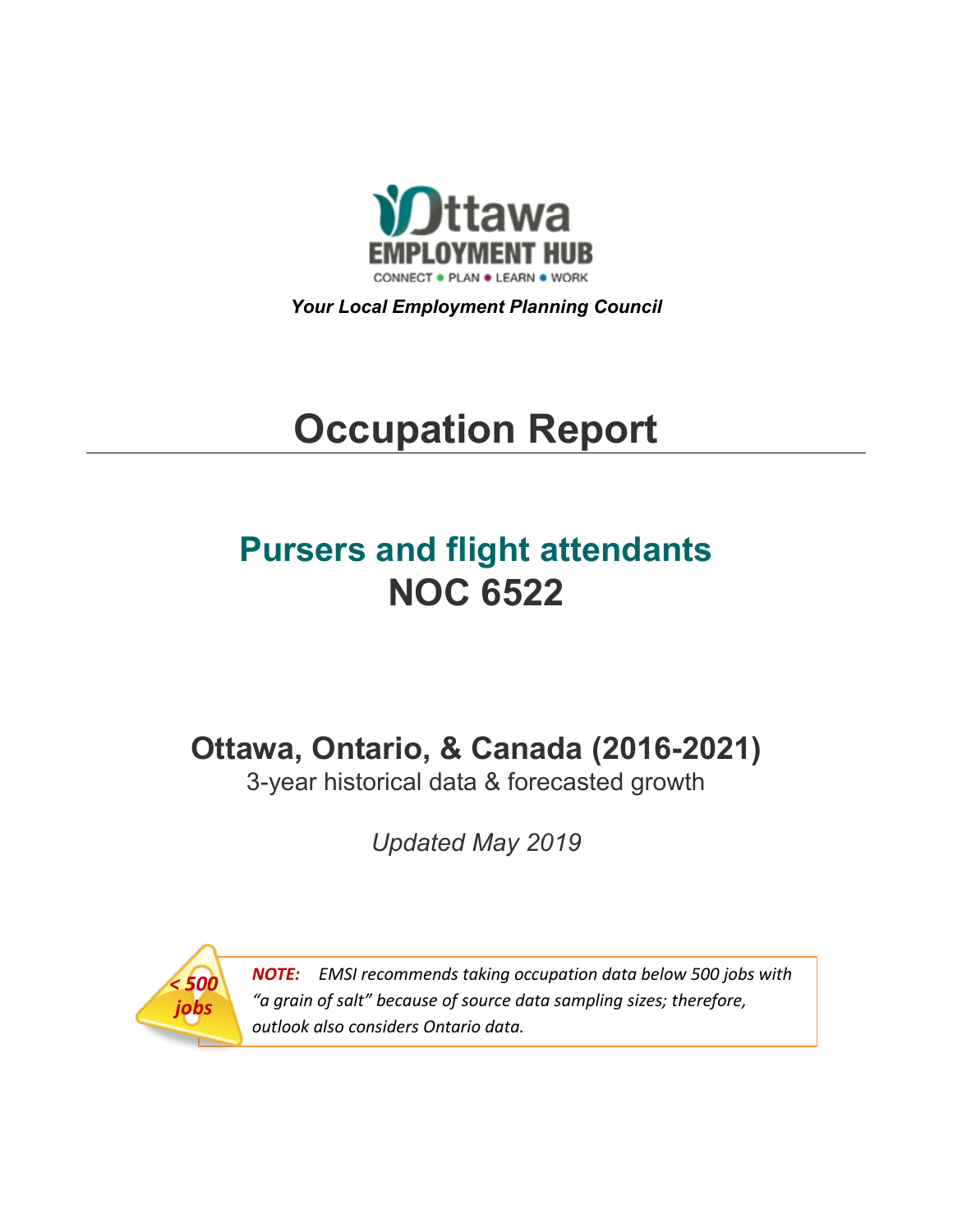

**Putawa Outlook** 

| <b>Pursers and flight attendants</b> |  |  |
|--------------------------------------|--|--|
|                                      |  |  |

NOC 6522 **Limited Fair**  $\star$  **Fair**  $\star$  Good  $\star$   $\star$   $\star$ 

*Based on past and forecasted growth.*

#### **A Local Snapshot**

- Employment in this occupation **increased in Ottawa from 2016 to 2018** (**4.7%**); it is forecast to **increase an additional 3.6%** over the next three years.
- **14.3%** were **unemployed in Ottawa in 2016; none** of those in this occupation were **self-employed**.
- **Median hourly wage** for this occupation was **\$18.40**.
- **76.0%** of the 2018 jobs were in the **Scheduled air transportation** industry sector.
- Ottawa has a **lower share of this occupation** than the nation.
- **Provincially**, this occupation showed an increase from 2016 to 2018 (**6.8%**); it is expected to increase an additional **2.9%** over the next three years.
- *Canada Job Bank* forecasted **fair** employment potential for this occupation in Ottawa from 2018-2020.

#### **Overview**

| <b>Ottawa Jobs (2018)</b>          | <b>309</b> (None were self-employed) |                      |         |
|------------------------------------|--------------------------------------|----------------------|---------|
| 2016 Ottawa Unemployment Rate      | 14.3%                                | Ontario              | $3.8\%$ |
| Location Quotient to Nation (2018) | 0.61                                 |                      |         |
| Change in Jobs (2016 - 2018)       | $4.7\%$                              | $(2018 - 2021)$ 3.6% |         |

*NOTE: Location quotient (LQ) is a way of quantifying how concentrated a particular occupation is in a region compared to the nation or province. A quotient of 1.00 means Ottawa has the same share of the occupation as the nation/province. A quotient higher than 1.00 means Ottawa has a greater share, and lower than 1.00 means Ottawa's share is lower than the average.*

#### **OTTAWA | Percentile Earnings** *(not including self-employed)*



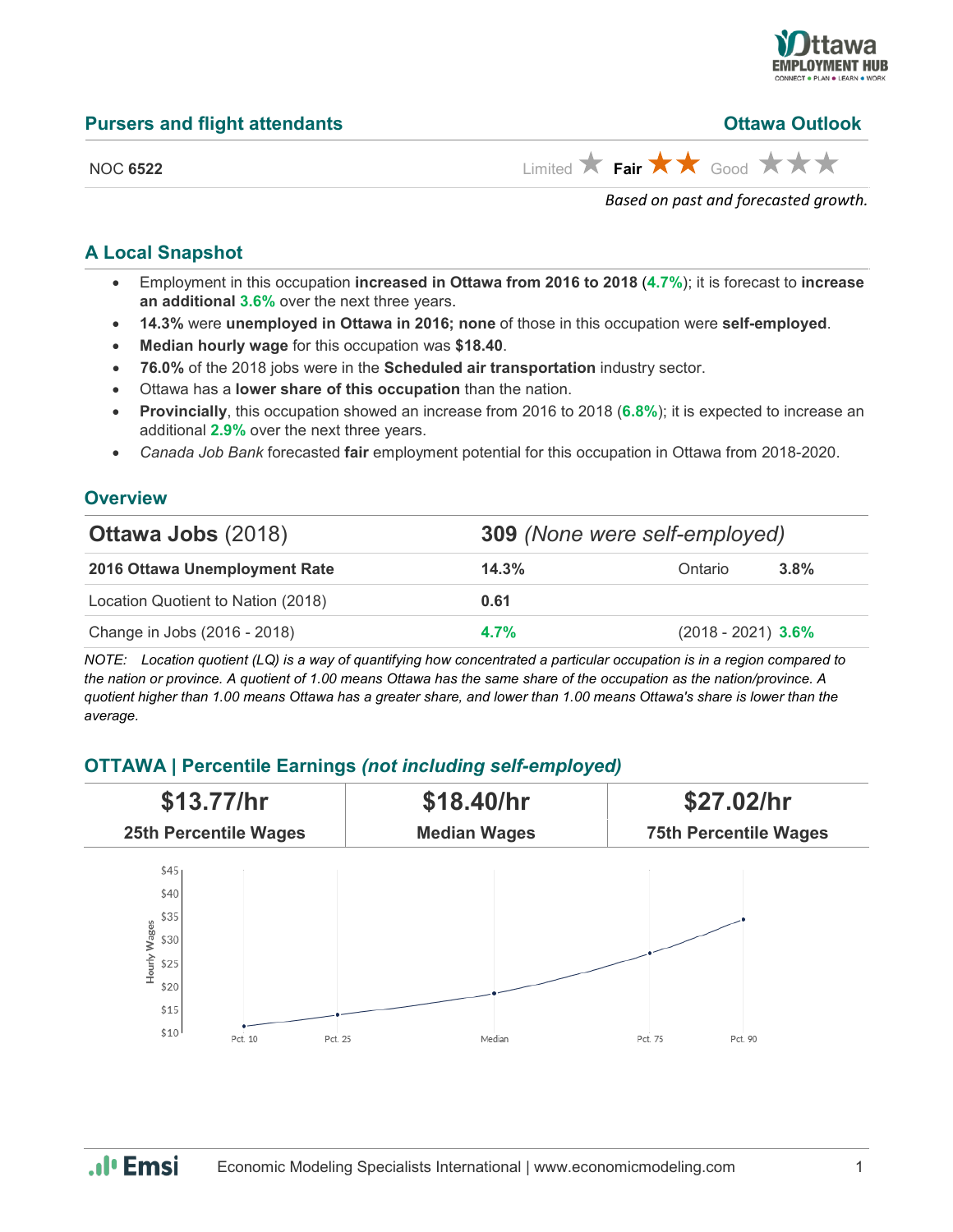

#### **Ottawa | Growth**

| 295              | 320              | 25                 | 8.5%                 |
|------------------|------------------|--------------------|----------------------|
| <b>2016 Jobs</b> | <b>2021 Jobs</b> | Change (2016-2021) | % Change (2016-2021) |

### **Regional Trends**



|               | <b>Region</b> |               | <b>2016 Jobs</b> | 2021 Jobs      | Change | % Change |
|---------------|---------------|---------------|------------------|----------------|--------|----------|
| o de la provi | Ottawa        |               | 295              | 320            | 25     | 8.5%     |
|               | Ontario       |               | 4,747            | 5,217          | 470    | 9.9%     |
| n             | Canada        |               | 13,500           | 16,921         | 3,421  | 25.3%    |
|               |               | <b>Ottawa</b> |                  | <b>Ontario</b> |        | Canada   |
| 2016 Jobs     |               | 295           |                  | 4,747          |        | 13,500   |
| 2017 Jobs     |               | 300           |                  | 4,804          |        | 14,399   |
| 2018 Jobs     |               | 309           |                  | 5,071          |        | 15,790   |
| 2019 Jobs     |               | 313           |                  | 5,120          |        | 16,210   |
| 2020 Jobs     |               | 317           |                  | 5,175          |        | 16,602   |
| 2021 Jobs     |               | 320           |                  | 5,217          |        | 16,921   |

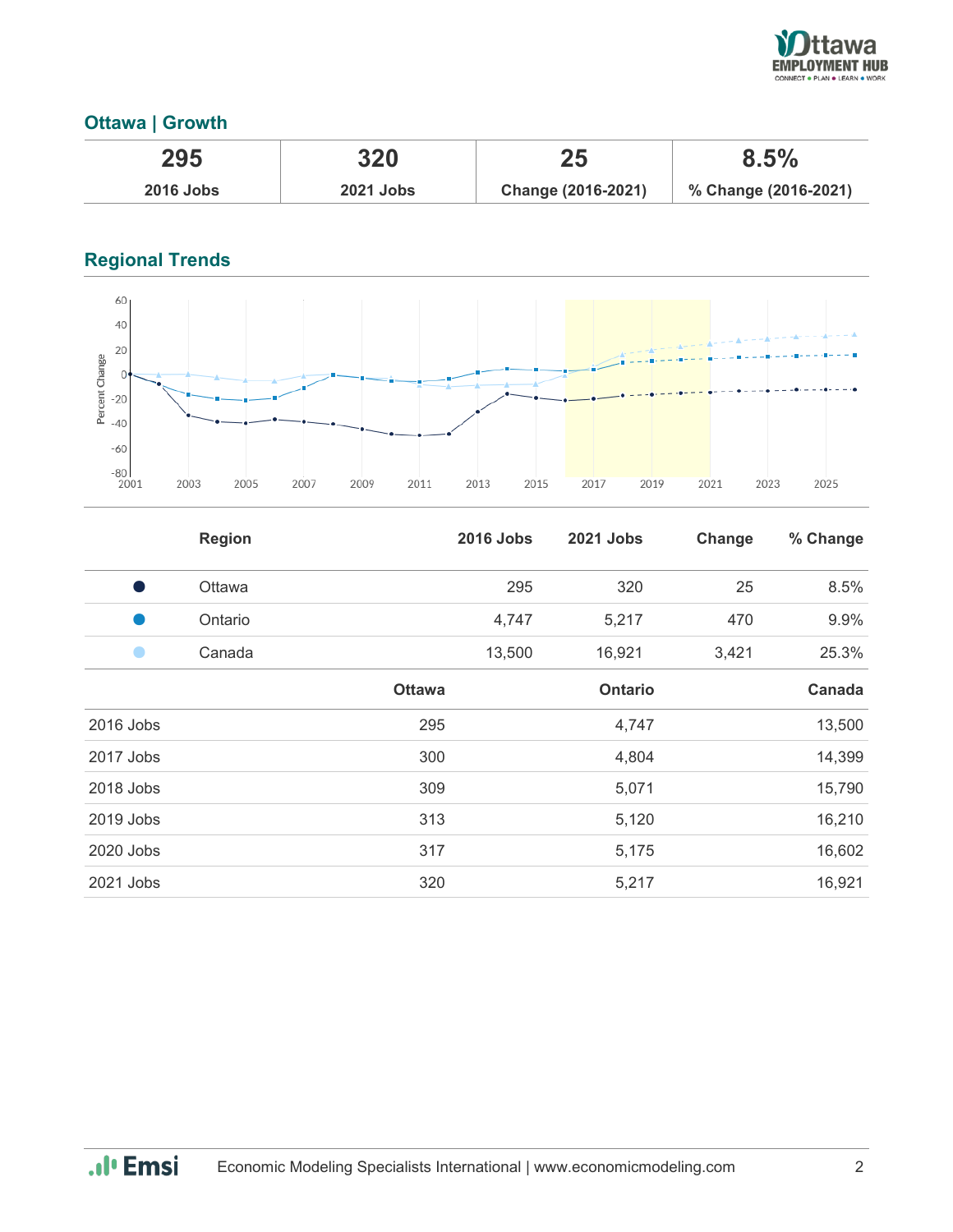

#### **Ottawa | Industries Employing this Occupation**

| <b>Industry</b>                           | Occupation<br>Jobs in<br><b>Industry</b><br>(2018) | $%$ of<br>Occupation<br>in Industry<br>(2018) | % of Total<br>Jobs in<br><b>Industry</b><br>(2018) |
|-------------------------------------------|----------------------------------------------------|-----------------------------------------------|----------------------------------------------------|
| Scheduled air transportation              | 235                                                | 76.0%                                         | 22.1%                                              |
| Support activities for air transportation | 33                                                 | 10.8%                                         | 1.5%                                               |
| Non-scheduled air transportation          | 19                                                 | 6.1%                                          | 6.9%                                               |
| Defence services                          | 14                                                 | 4.6%                                          | 0.1%                                               |
| Special food services                     | 10<                                                | $1.1\%$                                       | $0.1\%$                                            |

*NOTE: Inverse staffing patterns provides a table of percentages that shows how regional occupations are divided up among regional industries. For example, an inverse staffing pattern for registered nurses may show that 70% of RNs are employed by hospitals, 10% by local government (i.e., public schools), 10% by nursing homes, and 10% by offices of physicians.*

#### **Educational programs and completions in Ottawa** *(public institutions only***)**

| Programs (2016) | <b>Completions (2016)</b> |
|-----------------|---------------------------|

*There are no related program completions in Ottawa.*

*NOTE: EMSI Analyst uses Statistics Canada's PSIS data to compile completions for postsecondary programs offered in Canada, classified by the 2016 CIP codes. 2016 data includes those who graduated in spring 2017.*

#### **Job Postings by Month**



*NOTE: Based on newly published job postings first found between January 01, 2018 and December 31, 2018 AND location is Ottawa Census Sub-division, Vicinity Jobs.*